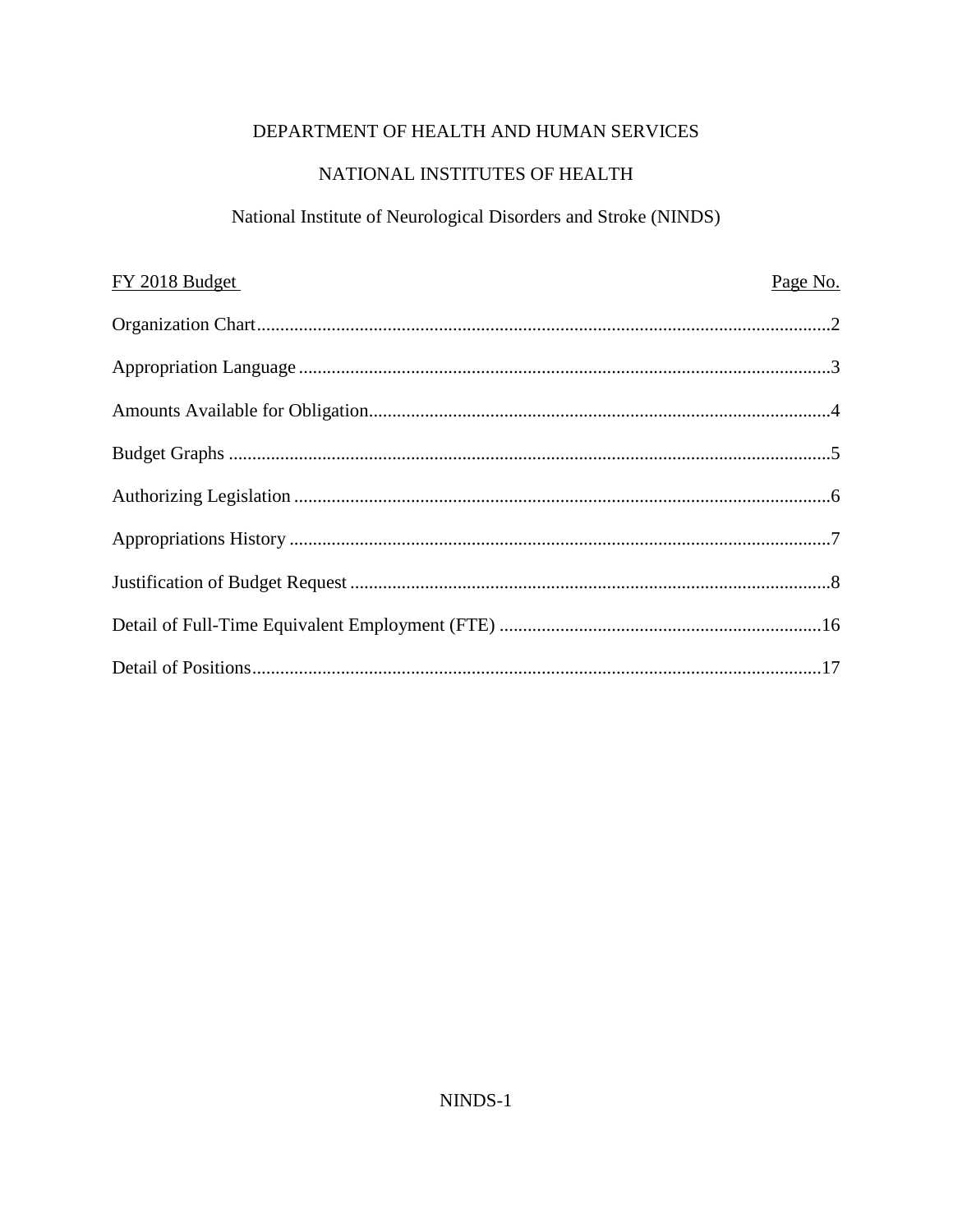### and Stroke NATIONAL INSTITUTES OF HEALTH Organizational Chart

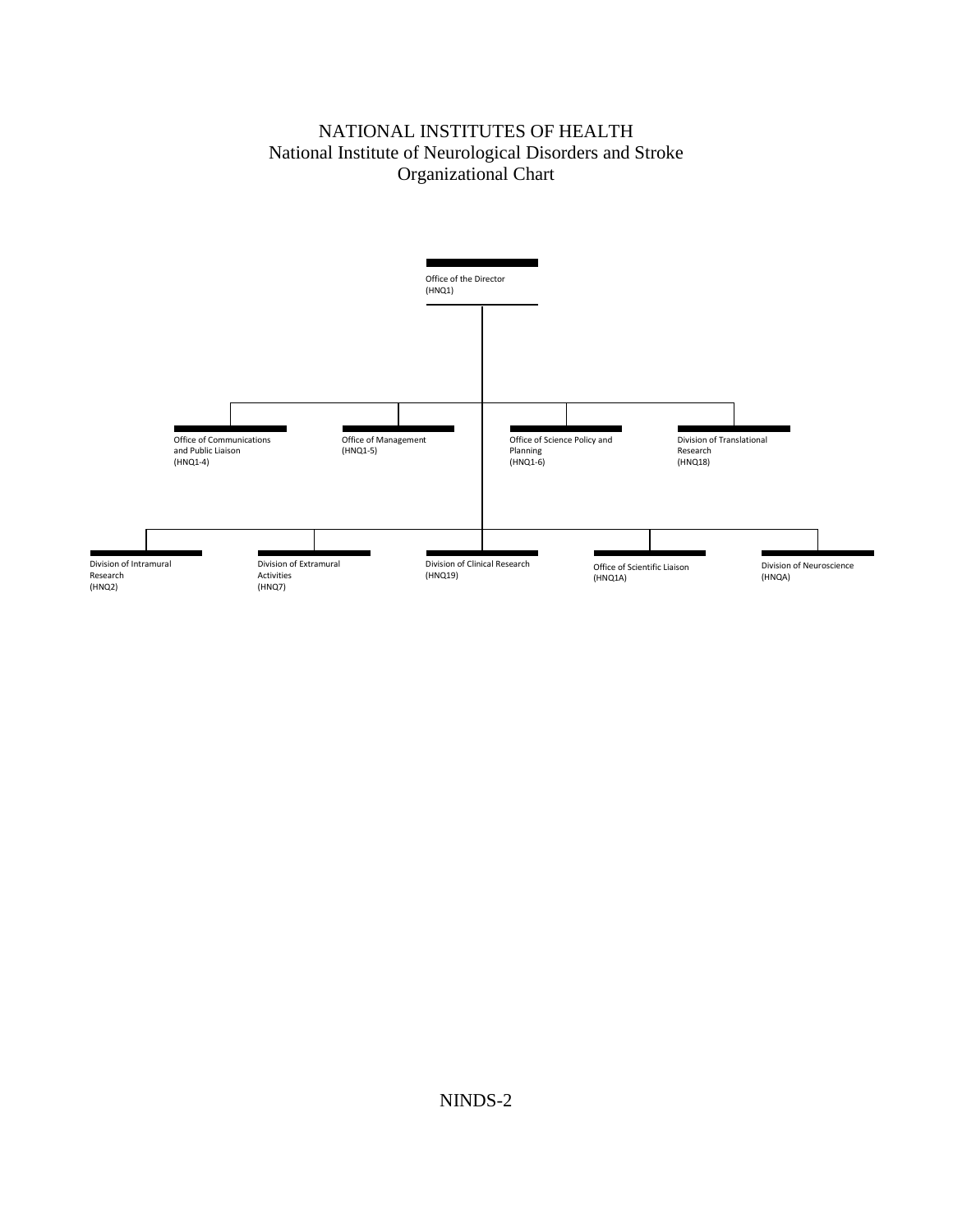NATIONAL INSTITUTES OF HEALTH<br>National Institute of Neurological Disorders and Stroke

 *and stroke, \$1,312,998,000. For carrying out section 301 and title IV of the PHS Act with respect to neurological disorders*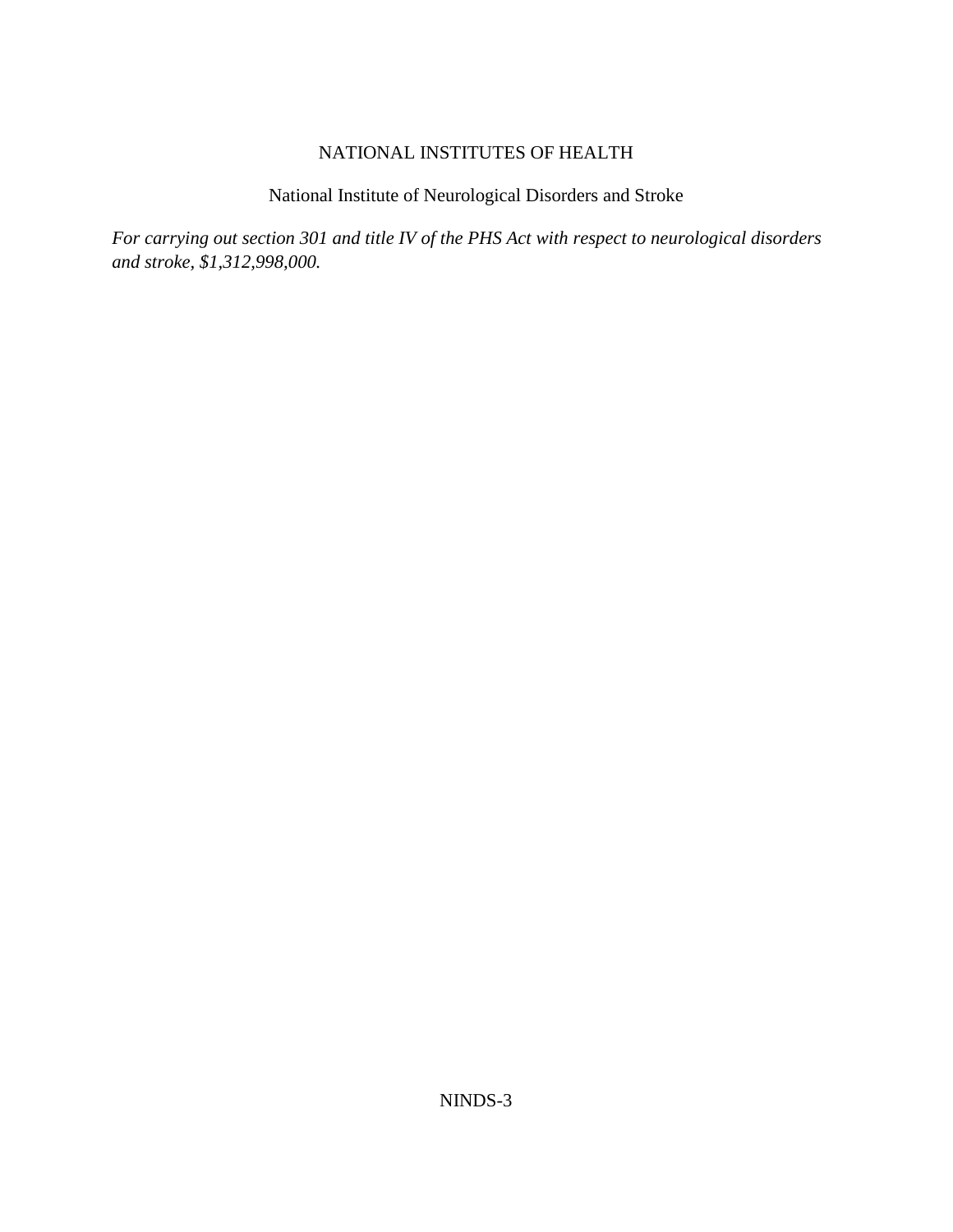# NATIONAL INSTITUTES OF HEALTH **NATIONAL INSTITUTES OF HEALTH<br>National Institute of Neurological Disorders and Stroke<br>Amounts Available for Obligation<sup>1</sup>**

(Dollars in Thousands)

|                                     | <b>FY 2016 Final</b> | FY 2017 Annualized | FY 2018 President's |  |
|-------------------------------------|----------------------|--------------------|---------------------|--|
| <b>Source of Funding</b>            |                      | <b>CR</b>          | Budget <sup>2</sup> |  |
| Appropriation                       | \$1,696,139          | \$1,696,139        | \$1,355,998         |  |
| Mandatory Appropriation: (non-add)  |                      |                    |                     |  |
| Type 1 Diabetes                     | (0)                  | (0)                | (0)                 |  |
| <b>Other Mandatory financing</b>    | (0)                  | (O.                | (0)                 |  |
| Rescission                          |                      | $-3,224$           |                     |  |
| Sequestration                       |                      |                    | OI                  |  |
| Zika Intra-NIH Transfer             | $-2.348$             |                    |                     |  |
| Subtotal, adjusted appropriation    | \$1,693,791          | \$1,692,915        | \$1,355,998         |  |
| <b>OAR HIV/AIDS Transfers</b>       | $-959$               |                    |                     |  |
| Subtotal, adjusted budget authority | \$1,692,832          | \$1,692,915        | \$1,355,998         |  |
| Unobligated balance, start of year  |                      |                    |                     |  |
| Unobligated balance, end of year    |                      |                    |                     |  |
| Subtotal, adjusted budget authority | \$1,692,832          | \$1,692,915        | \$1,355,998         |  |
| Unobligated balance lapsing         |                      |                    |                     |  |
| Total obligations                   | \$1,692,830          | \$1,692,915        | \$1,355,998         |  |

 $^{\rm 1}$  Excludes the following amounts for reimbursable activities carried out by this account: FY 2016 - \$20,596 FY 2017 - \$20,670 FY 2018 - \$19,530

<sup>2</sup> Includes \$43 million derived by transfer from the NIH Innovation Account.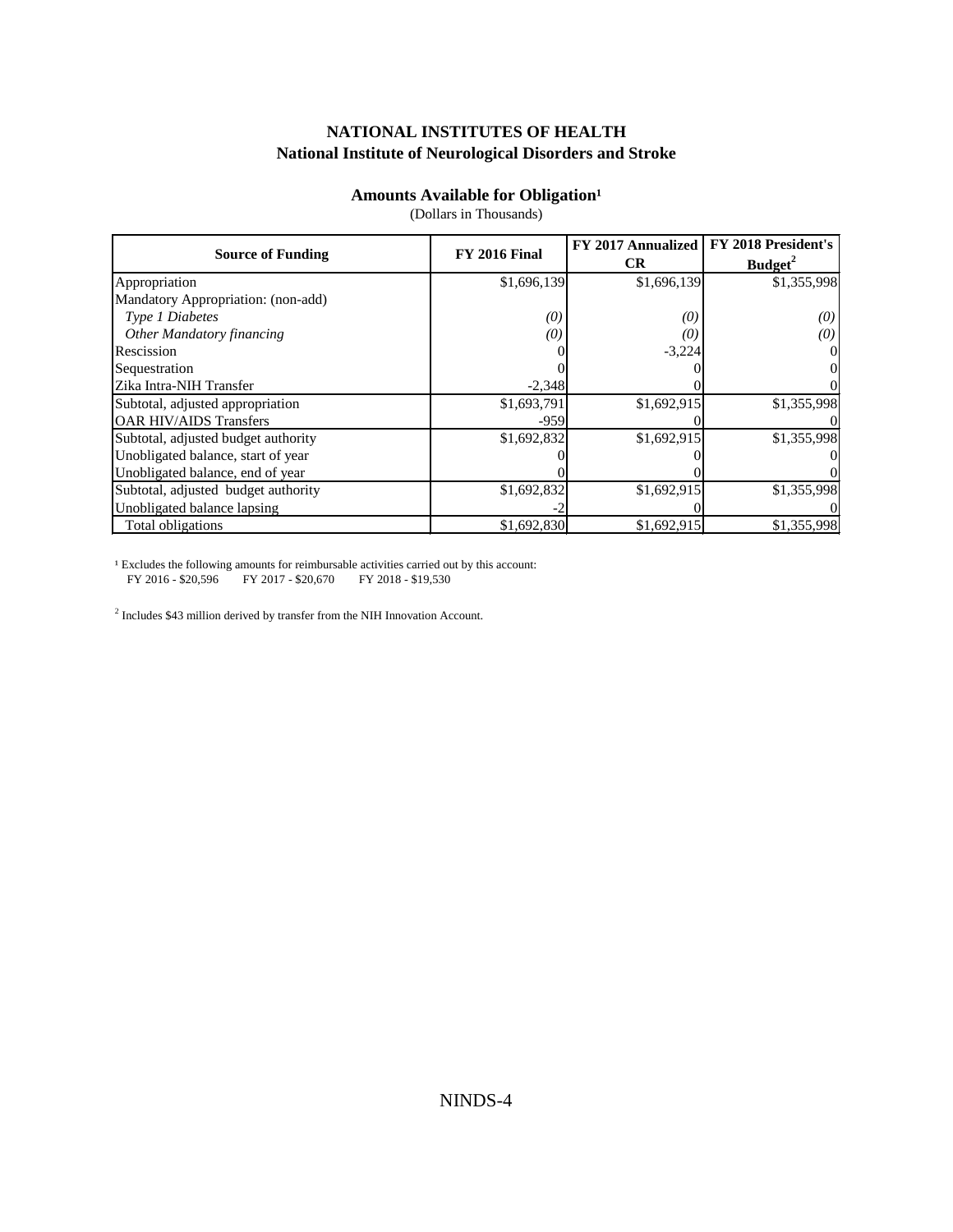## **Fiscal Year 2018 Graphs**

### History of Budget Authority and FTEs



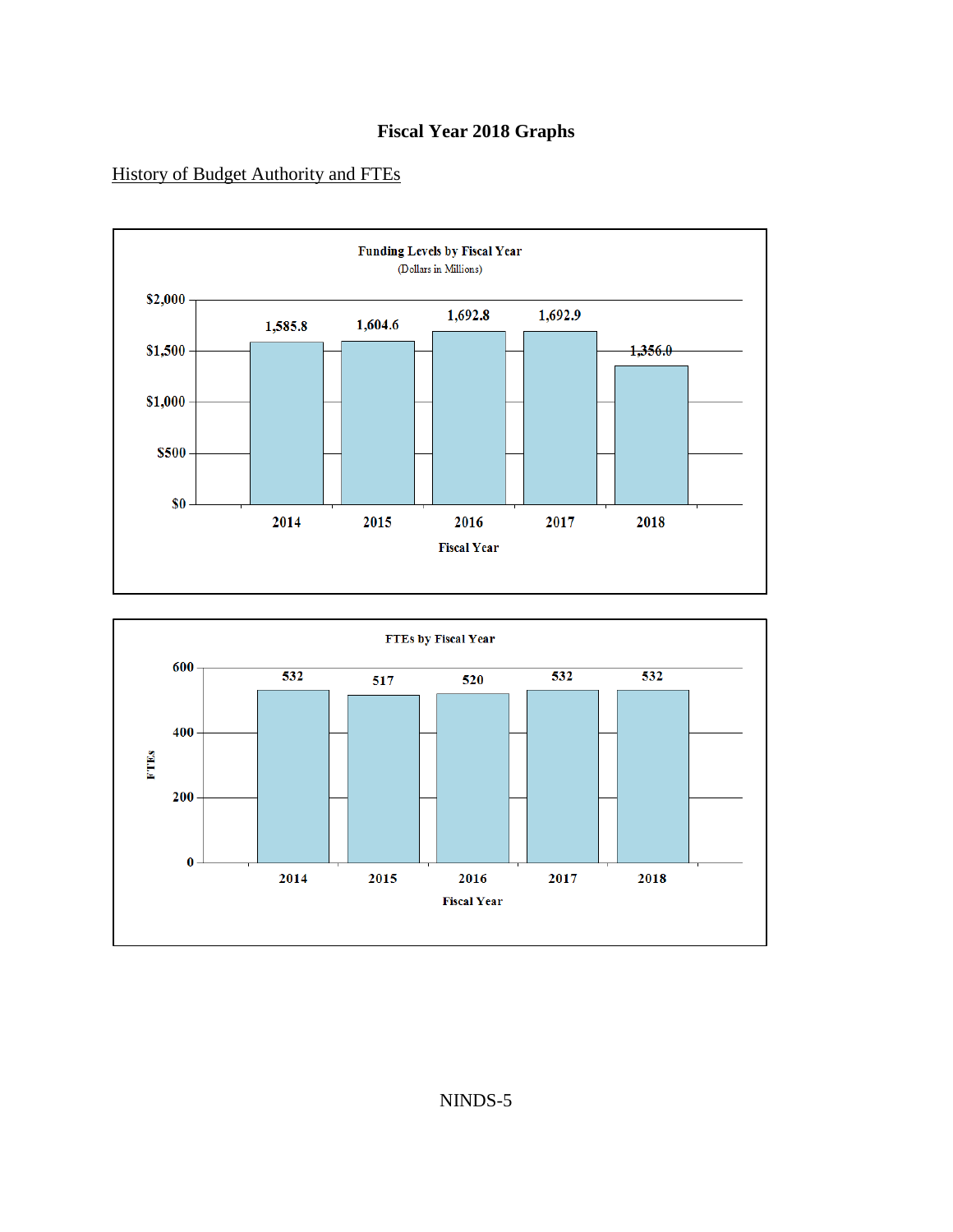| NATIONAL INSTITUTES OF HEALTH<br><b>National Institute of Neurological Disorders and Stroke</b> |                                   |                                     |                                  |                       |                                  |                            |
|-------------------------------------------------------------------------------------------------|-----------------------------------|-------------------------------------|----------------------------------|-----------------------|----------------------------------|----------------------------|
| <b>Authorizing Legislation</b>                                                                  |                                   |                                     |                                  |                       |                                  |                            |
|                                                                                                 | PHS Act/<br><b>Other Citation</b> | <b>U.S. Code</b><br><b>Citation</b> | 2017 Amount<br><b>Authorized</b> | FY 2017 Annualized CR | 2018 Amount<br><b>Authorized</b> | FY 2018 President's Budget |
| Research and Investigation                                                                      | Section 301                       | 42§241                              | Indefinite                       |                       | Indefinite                       |                            |
| National Institute of Neurological Disorders<br>and Stroke                                      | Section $401(a)$                  | 42§281                              | Indefinite                       | \$1,692,915,000       | Indefinite                       | \$1,355,998,000            |
| Total, Budget Authority                                                                         |                                   |                                     |                                  | \$1,692,915,000       |                                  | \$1,355,998,000            |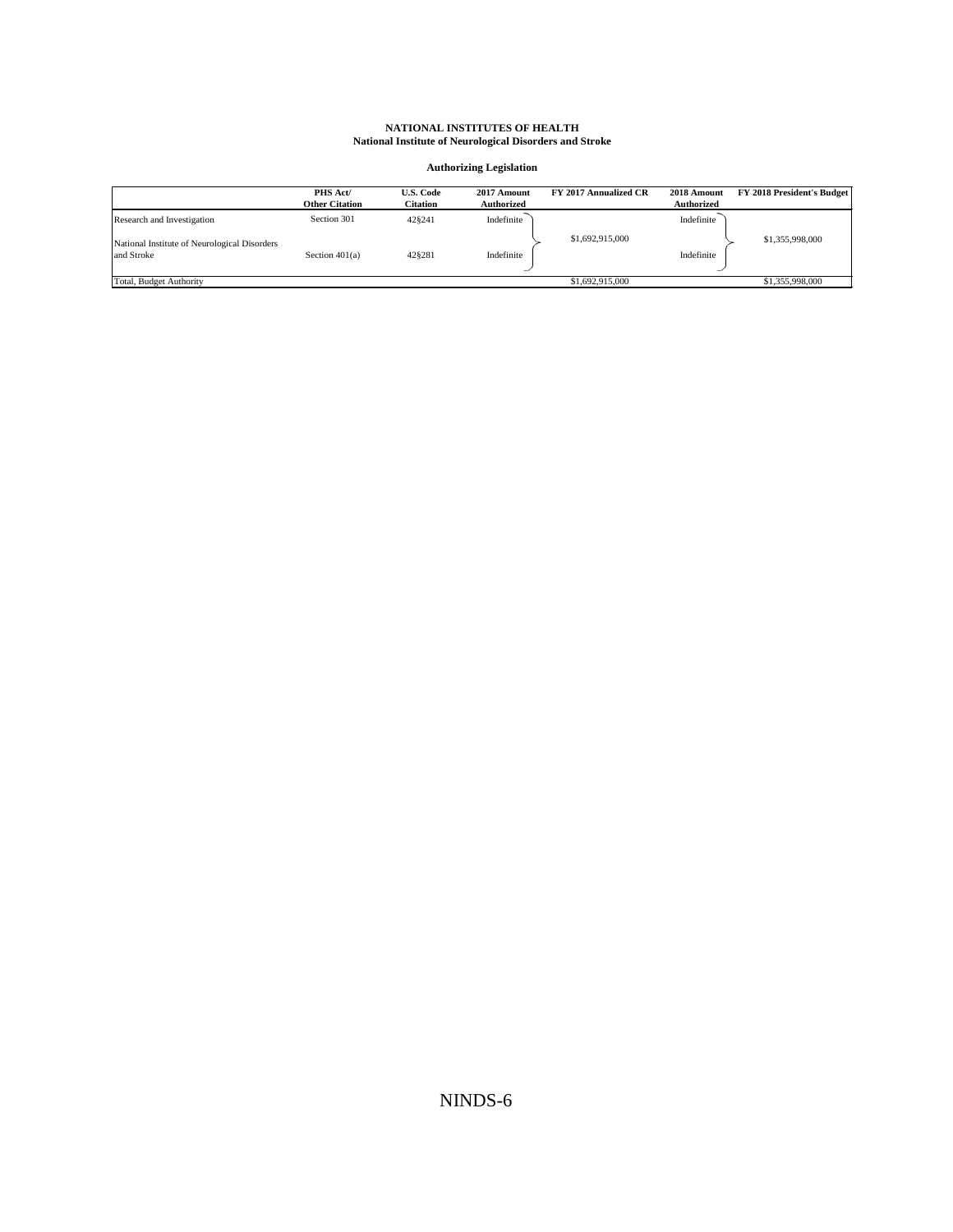### **NATIONAL INSTITUTES OF HEALTH National Institute of Neurological Disorders and Stroke**

| <b>Appropriations History</b>       |                                              |                        |                         |                                                    |  |
|-------------------------------------|----------------------------------------------|------------------------|-------------------------|----------------------------------------------------|--|
| <b>Fiscal Year</b>                  | <b>Budget Estimate to</b><br><b>Congress</b> | <b>House Allowance</b> | <b>Senate Allowance</b> | <b>Appropriation</b>                               |  |
| 2008<br>Rescission                  | \$1,537,019,000                              | \$1,559,106,000        | \$1,573,268,000         | \$1,571,353,000<br>\$27,452,000                    |  |
| 2009<br>Rescission<br>Supplemental  | \$1,545,397,000                              | \$1,598,521,000        | \$1,588,405,000         | \$1,593,344,000<br>\$0<br>\$8,212,000              |  |
| 2010<br>Rescission                  | \$1,612,745,000                              | \$1,650,253,000        | \$1,620,494,000         | \$1,636,371,000<br>\$0                             |  |
| 2011<br>Rescission                  | \$1,681,333,000                              |                        | \$1,678,696,000         | \$1,636,371,000<br>\$14,368,312                    |  |
| 2012<br>Rescission                  | \$1,664,253,000                              | \$1,664,253,000        | \$1,603,741,000         | \$1,629,445,000<br>\$3,079,651                     |  |
| 2013<br>Rescission<br>Sequestration | \$1,624,707,000                              |                        | \$1,629,631,000         | \$1,626,365,349<br>\$3,252,731<br>$(\$81,632,357)$ |  |
| 2014<br>Rescission                  | \$1,642,619,000                              |                        | \$1,631,703,000         | \$1,587,982,000<br>\$0                             |  |
| 2015<br>Rescission                  | \$1,608,461,000                              |                        |                         | \$1,605,205,000<br>\$0                             |  |
| 2016<br>Rescission                  | \$1,660,375,000                              | \$1,656,334,000        | \$1,694,758,000         | \$1,696,139,000<br>\$0                             |  |
| 20171<br>Rescission                 | \$1,695,180,000                              | \$1,751,049,000        | \$1,803,306,000         | \$1,696,139,000<br>\$3,224,000                     |  |
| 2018                                | \$1,355,998,000                              |                        |                         |                                                    |  |

<sup>1</sup> Budget Estimate to Congress includes mandatory financing.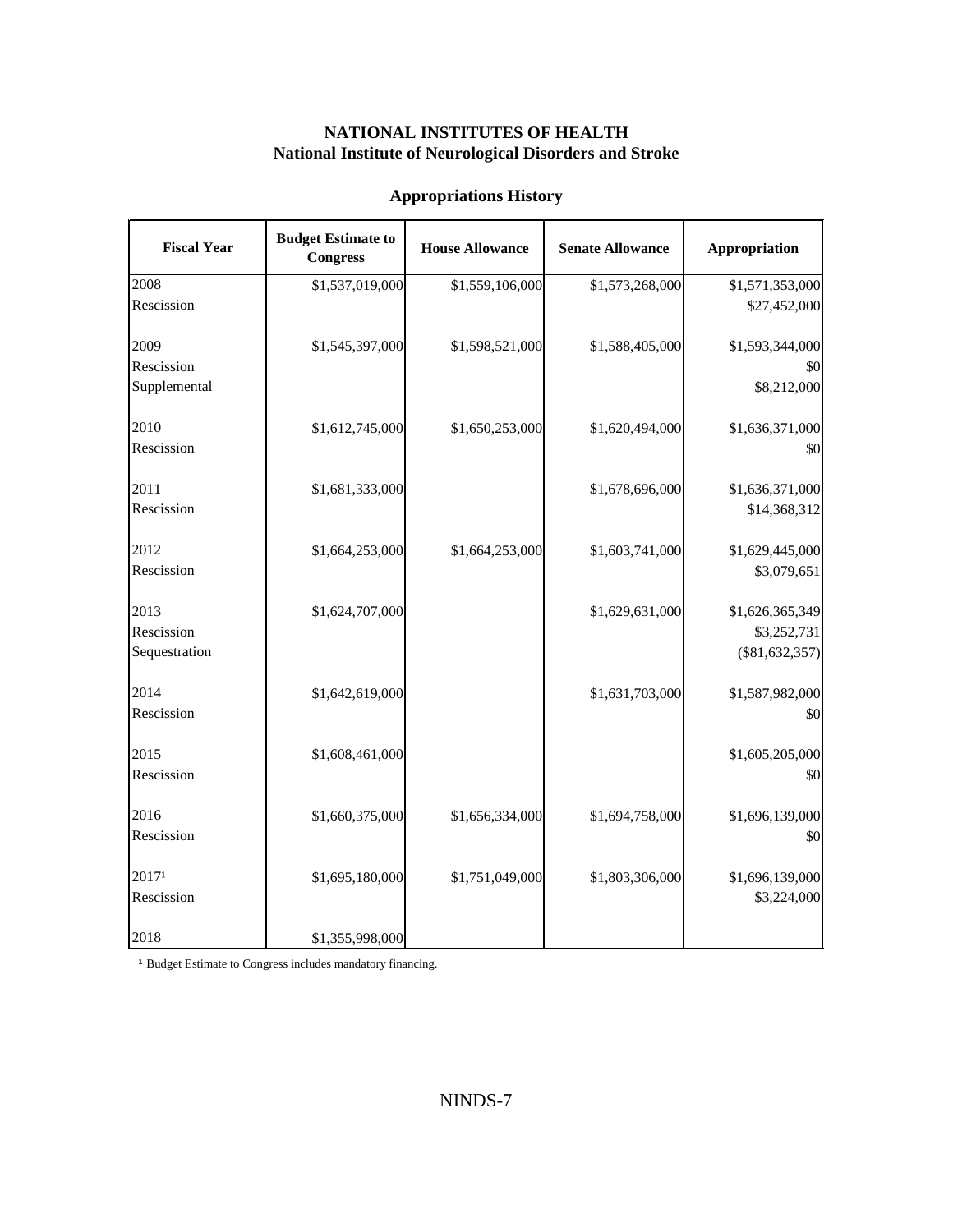#### **Justification of Budget Request**

### *National Institute of Neurological Disorders and Stroke*

Authorizing Legislation: Section 301 and title IV of the Public Health Service Act, as amended.

Budget Authority (BA):

|           |                 |                 | FY 2018         |                   |
|-----------|-----------------|-----------------|-----------------|-------------------|
|           | FY 2016         | FY 2017         | President's     | $FY$ 2018 +/-     |
|           | Actual          | Annualized CR   | <b>Budget</b>   | FY 2017           |
|           |                 |                 |                 |                   |
| <b>BA</b> | \$1,692,832,464 | \$1,692,915,000 | \$1,355,998,000 | $-$ \$336,917,000 |
| FTE       | 520             | 532.            | 532             |                   |

 Contracts; Direct Federal/Intramural and Other. Program funds are allocated as follows: Competitive Grants/Cooperative Agreements;

### **Director's Overview**

 multiple sclerosis, and other common neurological disorders affect millions of Americans of all ages. Hundreds of rare diseases add to the enormous impact. The National Institute of is a pivotal aspect of this mission because NIH basic research drives progress against disease Stroke, traumatic brain injury (TBI), chronic pain, epilepsy, dementias, Parkinson's disease, Neurological Disorders and Stroke (NINDS) supports research to improve the diagnosis, prevention, and treatment of these disorders. Fundamental research on the brain and its diseases throughout the public and private sectors.

 The cumulative information from many stroke trials, for example, enables physicians to tailor rates in [1](#page-7-0)0 years<sup>1</sup>. Continuing this trend, in the past year a trial found that pioglitazone, a drug diabetes, and another trial reported long term outcomes of two surgical procedures, stenting, and for other diseases demonstrated the efficacy of thymectomy, a surgical treatment, for the chronic Clinical trials on prevention and treatment yield the most direct benefit from NINDS research. care for each person, which has contributed to a 34 percent decline in age-adjusted stroke death used for type 2 diabetes, prevents recurrent stroke in people with insulin resistance without endarterectomy, to avoid strokes in people with narrowing of the carotid arteries<sup>[2](#page-7-1)</sup>. Recent trials muscle weakening disease myasthenia gravis, the value of the drug dichlorphenamide for periodic paralysis, and the ineffectiveness of two commonly used drugs for migraine in children and of aggressive blood pressure lowering in persons with acute intracerebral hemorrhage<sup>[3](#page-7-2)</sup>. In

 $\overline{a}$ <sup>1</sup> From 2003 to 2013, Circulation 133:447-54 2016

<span id="page-7-1"></span><span id="page-7-0"></span><sup>&</sup>lt;u>New England J. Medicine</u> 374:1321-31, 2016; New England J Medicine 374:1021-31, 2016<sup>3</sup><br>New England J Medicine 375:511-22, 2016; Neurology 86:1408-16, 2016; New England J N

<span id="page-7-2"></span><sup>&</sup>lt;sup>3</sup>New England J Medicine 375:511-22, 2016; Neurology 86:1408-16, 2016; New England J Medicine [online Oct 27] 2016]; New England J Medicine 375:1033-43, 2016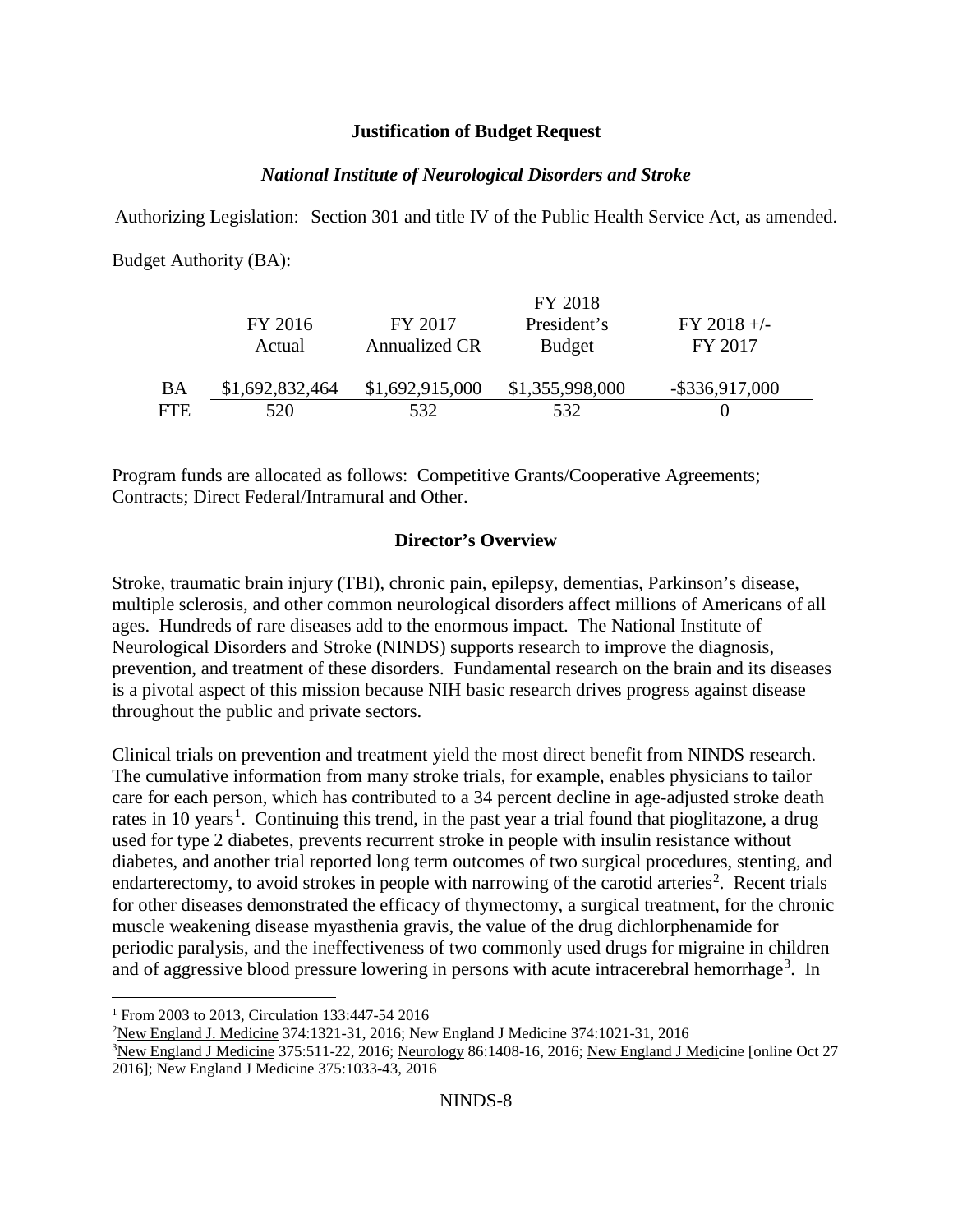disorders. FY 2018, NINDS will continue its longstanding investment in clinical trials for neurological

 epilepsy, and pioneering research on devices that connect with the nervous system, including programs support early stage, exploratory research and more advanced, milestone-driven team services to develop drug, cell, gene, and device therapies. These projects bring therapies to Since the Institute's founding, NINDS has also advanced preclinical therapy development. Successes include the first enzyme therapies for inherited metabolic disorders, several drugs for deep brain stimulation technologies and brain-computer interfaces. NINDS translational projects that bring together academic disease researchers, expert consultants, and contract clinical testing or "de-risk" the development path to attract private sector investment. In the past year, treatments for lysosomal storage disorders, neuropathy, glioblastoma, stroke, and spinal muscular atrophy have advanced to clinical readiness.

 Unfortunately, treatments for many neurological disorders are far from adequate. When progress usually the major barrier. Time and again, insights from fundamental scientific studies primarily supported by NINDS have launched breakthroughs against disease. In Parkinson's disease, for example, basic studies on how nerve cells influence one another led to the drug that is the for treatments that are now advancing in the development pipeline. Among the many unexpected findings from basic research in 2016, studies on the origins of cells in the early brain revealed how the Zika virus gains access to the developing brain, research on the normal impairment, and studies on molecules that underlie our normal ability to sense touch and the against a disease is not forthcoming, lack of basic understanding of the underlying biology is mainstay of current therapy, fundamental investigations of brain circuits that control movement paved the way for deep brain stimulation (DBS) therapy, and gene studies have identified targets development of the brain's connections presented clues about autism and on memory body's position in space led to an explanation for a rare inherited disorder.

 In 2014, an NINDS analysis revealed that investigators were submitting a declining number of basic research proposals, which threatened the wellspring of progress. Discussions across NIH and the research community on the state and value of basic research prompted strong reaffirmations of support for basic research by all NIH IC directors. [4](#page-8-0) NINDS reinvigorated its aside funding for fundamental research, and the Research Program Award (R35), which provides outstanding investigators with freedom and sustained support to undertake ambitious, long-term projects. NINDS will continue to place a high priority on basic research in FY 2018. basic research program through improved guidance for peer reviewers, a solicitation with set

 community and the public. Among such new and continuing activities for FY 2018: Complementing investigator-initiated programs, NINDS targets funding to unmet public health needs and extraordinary scientific opportunities, guided by extensive planning with the scientific

<span id="page-8-0"></span> $\overline{a}$ <sup>4</sup> Science 351:1405, 2016 http://science.sciencemag.org/content/351/6280/1405.1.full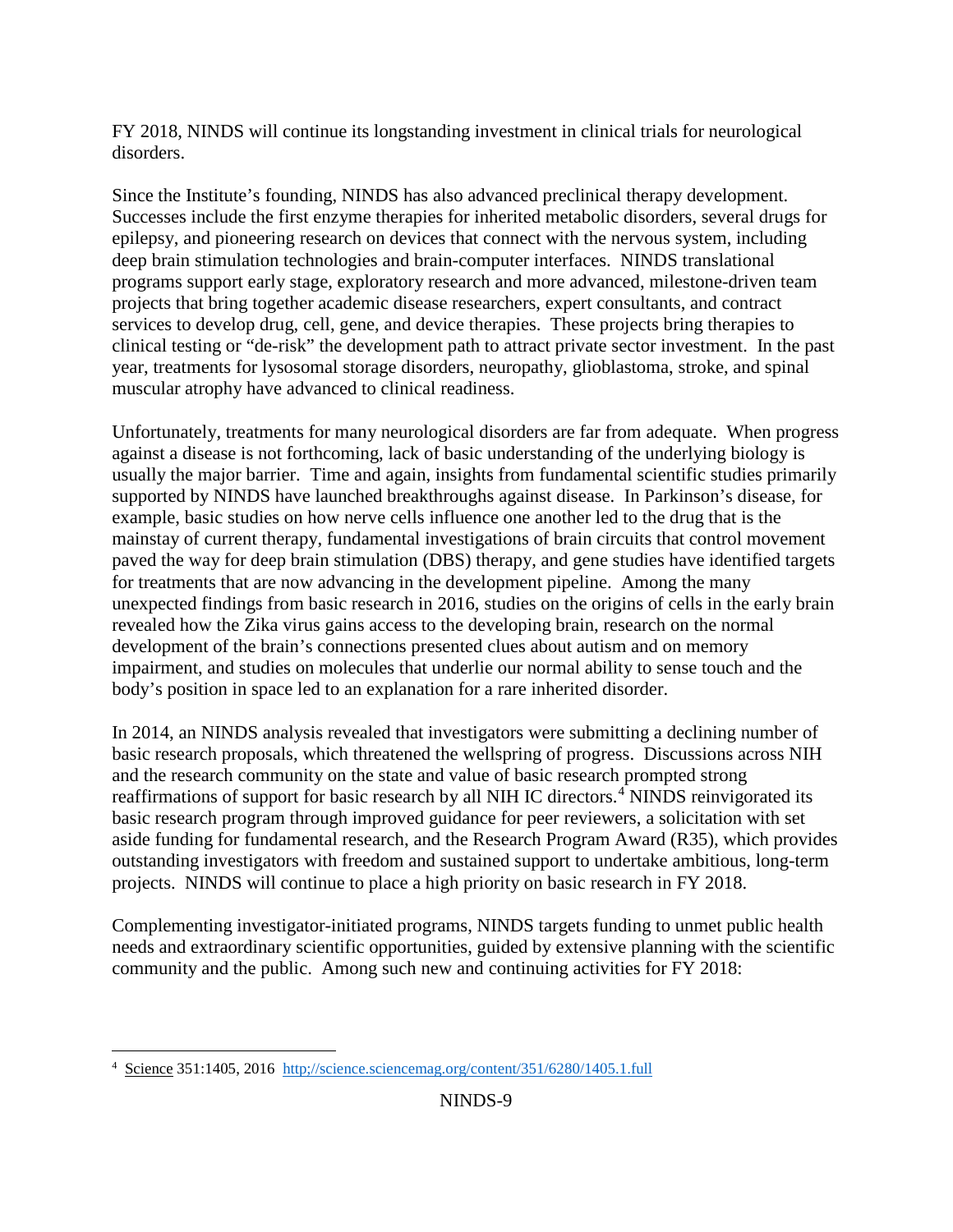- Advancing Innovative Neurotechnologies (BRAIN) Initiative, which is developing tools that •For basic research, NINDS is an enthusiastic leader of the Brain Research through are revolutionizing basic research on how brain circuits work in health and disease.
- pain research by the NIH Pain Consortium and by other agencies. • For chronic pain, the Federal Pain Research Strategy, to be completed in 2017, will guide
- dementias (ADRDs), which include vascular cognitive impairment/dementia (VCID) and Lewy Body, Parkinson's, and frontotemporal dementias (FTD). Recommendations from a 2013 NINDS-led ADRD planning process led to several targeted initiatives, and a 2016 meeting updated priorities and timelines to guide activities in FY 2018. •For dementia, the National Alzheimer's Project Act (NAPA) recognized the impact of not just Alzheimer's, the most common dementia, but also Alzheimer's disease-related
- •NINDS is also continuing to support research through initiatives in Parkinson's disease, muscular dystrophy, stroke, epilepsy, myalgic encephalomyelitis/chronic fatigue syndrome, and other diseases as detailed in the following sections.

 mechanisms of several brain diseases now at various stages of testing. Furthermore, crosscutting scientific progress is increasingly revealing shared causes among diseases and new treatment The multiplicity of neurological disorders, the complexity of the brain, and the difficulty of intervening without disrupting the brain's indispensable functions present formidable challenges. But there is encouraging progress, with therapies that target the underlying molecular strategies with potentially widespread uses, and basic science of the brain is poised to make unprecedented progress, driven by –and driving—breathtaking new technologies.

 decrease of \$336.917 million compared to the FY 2017 annualized Continuing Resolution level. These reductions are distributed across all programmatic areas and basic, epidemiology, or balance of basic, translational, and clinical research. Complementing investigator initiated the research community. NINDS emphasizes good stewardship throughout its programs. To preclinical therapy development projects, NINDS allocates funds to the best current and reproducibility of research, which is essential to ensure the value of all research investments.<br>NINDS-10 Overall Budget Policy: The FY 2018 President's Budget request is \$1,355.998 million, a clinical research. The Institute continues to hold investigator-initiated research, with rigorous peer review, to be paramount because of its proven track record of driving progress. In times of hypercompetition for funding, NINDS places an especially high priority on supporting early stage investigators and smaller, high quality laboratories, and on maintaining an appropriate research, the Institute solicits research proposals that target critical unmet public health needs or exceptional scientific opportunities, or provide common resources that enhance productivity of inform its decision making, NINDS monitors trends in research portfolios, evaluates specific programs, and engages stakeholders in strategic planning and in priority setting for specific diseases and issues, including health disparities and workforce diversity. By scheduling interim analyses of large clinical trials and by monitoring milestones in large clinical studies and opportunities. Institute policies that strongly favor early stage investigators and an array of training programs for physicians and scientists promote workforce priorities. Finally, NINDS has been among the leaders at NIH and in the scientific community in promoting transparency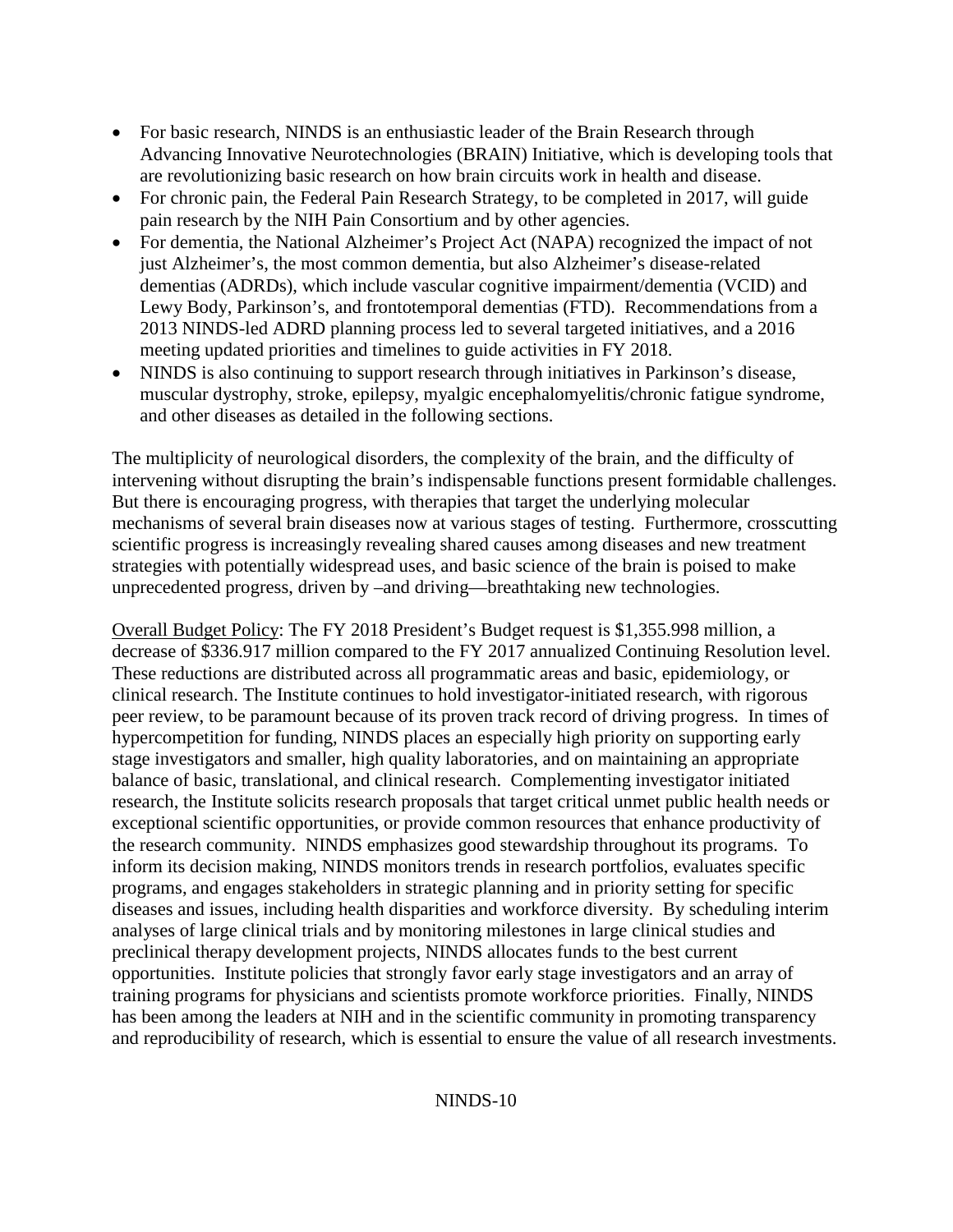To further enhance rigor and reproducibility across all programs, the Institute has appointed a Director of Research Quality.

#### **Program Descriptions and Accomplishments**

 **Channels, Synapses, and Neural Circuits:** Ion channels, synapses, and neural circuits are Program supports studies on dysfunctions of channels, synapses, and circuits that underlie many neurological disorders. Epilepsy, a prime example, is a major focus of the program. Many types of epilepsy affect people of all ages. The causes of epilepsy include gene mutations, head injury, treatments for those with medically refractory epilepsy. There are now several examples in which identification of rare mutations that cause a particular child's epilepsy have led directly to the improved treatment for particular children, although treating all of the many types of epilepsy fundamental components of the nervous system. Ion channels control the electrical activity of cells. Synapses are specialized connections by which nerve cells influence the activity of other nerve cells. Circuits formed by networks of interconnected nerve cells carry out the information processing that enables us to perceive, think, and act. In addition to basic research on these fundamental components of the nervous system, the Channel, Synapses and Neural Circuits abnormal brain development, and other illnesses. About a third of people with epilepsy do not respond well to any of the available treatments, but there is real promise that new gene discoveries and new neurotechnologies to monitor neural circuit activity may lead to better will present formidable challenges. A major priority for NINDS is to understand how epilepsy first develops with an eye toward informing the development of preventative treatments. Since 2000, the NINDS Epilepsy Benchmarks for Epilepsy Research have brought together disease advocates, the scientific community, and NIH to work toward the shared goal of curing all forms of epilepsy.

 **Infrastructure, training programs, and resources:** The Division of Clinical Research (DCR) all NINDS extramural programs. DCR has significantly increased the efficiency and DCR pioneered innovations for multi-site trials, such as use of a single Institutional Review Board, that reduce the time and cost required to launch new trials, and has for several years develop standards for specific disorders that facilitate comparison and sharing of clinical data across studies, enhancing the value of these major clinical investments. supports infrastructure and programs for clinical research, including early and advanced phase clinical trials and large epidemiological studies. DCR works closely with disease experts across effectiveness of large scale clinical trials by enforcing milestones for progress, providing resources to improve patient access and recruitment, and developing multi-site clinical networks. directed all clinical trials applications through specific Funding Opportunity Announcements to ensure optimal peer review. These practices are now adopted NIH-wide. The DCR Common Data Elements (CDE) Program works with the research and patient advocacy communities to

 physicians and scientists at different stages of their careers. Following the advice of planning The Office of Training, Career Development, and Workforce Diversity coordinates NINDS extramural programs for training and career development tailored to the specific needs of panels on workforce diversity, the Institute integrated its programs on diversity within this office.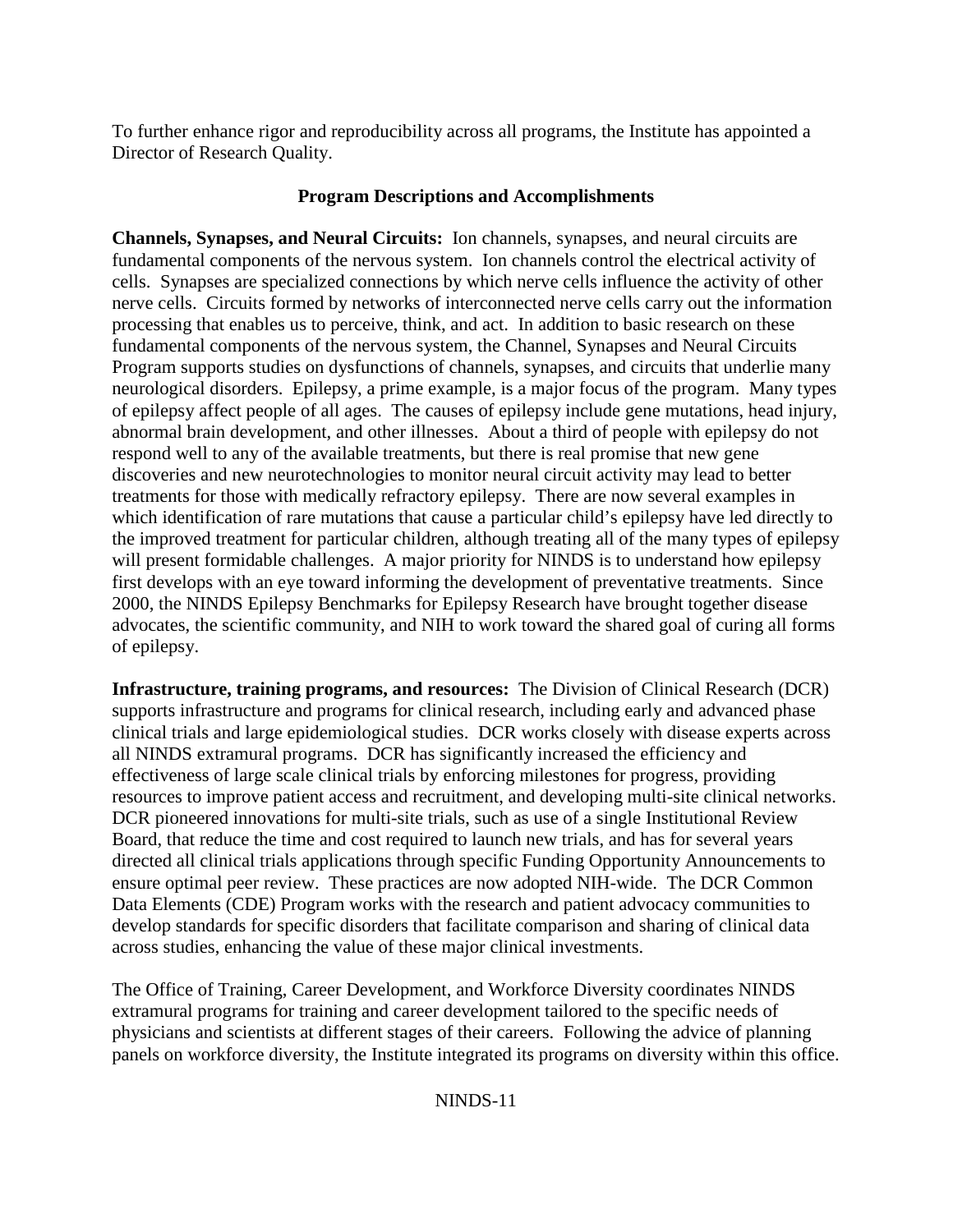mission and coordinates the Institute's global health activities, working closely with the Fogarty The Office of International Activities leads international collaborations that advance the NINDS International Center.

 demanding training requirements. NINDS has redesigned its early stage training programs to research careers. These changes include a newly designed F32 postdoctoral fellowship program post-doctoral students to develop an independent research program, and a new NIH Blueprint predoctoral/postdoctoral (F99/K00) award to help recruit and retain faculty who represent the diverse make-up of our country. NINDS is also developing a new Mentor Award that recognizes the value of outstanding mentorship in developing each new generation of exceptional the value of outstanding mentorship in developing each new generation of exceptional neuroscientists. A full range of NINDS programs in training and career development are also continuing, including individual and institutional grants at the graduate, post-doctoral, and career development levels, and an intensive training course in clinical trials methods for fellows and faculty in the clinical neurosciences. Many of the programs target special needs, such as promoting diversity and enabling neurosurgeons to accommodate research preparation into their improve opportunities for early-career neuroscientists and bolster their transition to independent for early stage post-doctoral students, a new postdoctoral K01 program that enables advanced

Neural Environment: The Neural Environment Program supports basic research on the neural nerve cells in the brain, called glial cells, are as numerous as nerve cells in the brain. Glial cells, environment around nerve cells, fighting infections, and controlling which molecules enter brain stroke activities, which span several parts of the Institute and have had a major impact on public health. Multiple sclerosis is another common disorder that affects glial cells. Basic NIH hospitalization rates due to multiple sclerosis have declined by 7[5](#page-11-0) percent over that period.<sup>5</sup> achieve, but a wide range of new studies are revealing potential strategies. For all diseases environment, on diseases in which its disruption plays a major role, and on translation of basic scientific knowledge into diagnostic tools, preventive measures, and targeted therapies. Nontogether with specialized blood vessels and immune cells in the brain, maintain the local tissue from the circulating blood. Recent research has focused increasing attention on these cells, with demonstrations that they actively shape brain development and synapse function and may provide clues to a host of diseases, including Alzheimer's, autism, and recovery from brain and spinal cord injury. Neurological disorders can result when non-neuronal cells are compromised; when these cells become aggressors in inflammatory or autoimmune disorders; when cells form tumors; when viruses, bacteria, or parasites infect the nervous system; or when the blood supply to brain cells is compromised, as in stroke. The Program coordinates NINDS' supported research on immunology of the brain and on glial cells has fostered private sector development of more than a dozen drugs for multiple sclerosis over the last two decades, and Progress against brain tumors, another focus of this program, has been much more difficult to within the NINDS mission, the Institute coordinates closely with other components of NIH when our missions intersect; NINDS collaboration with NHLBI on stroke, NCI on cancer, and NIAID

<span id="page-11-0"></span><sup>-</sup><sup>5</sup> Neurology 84:929-37 2014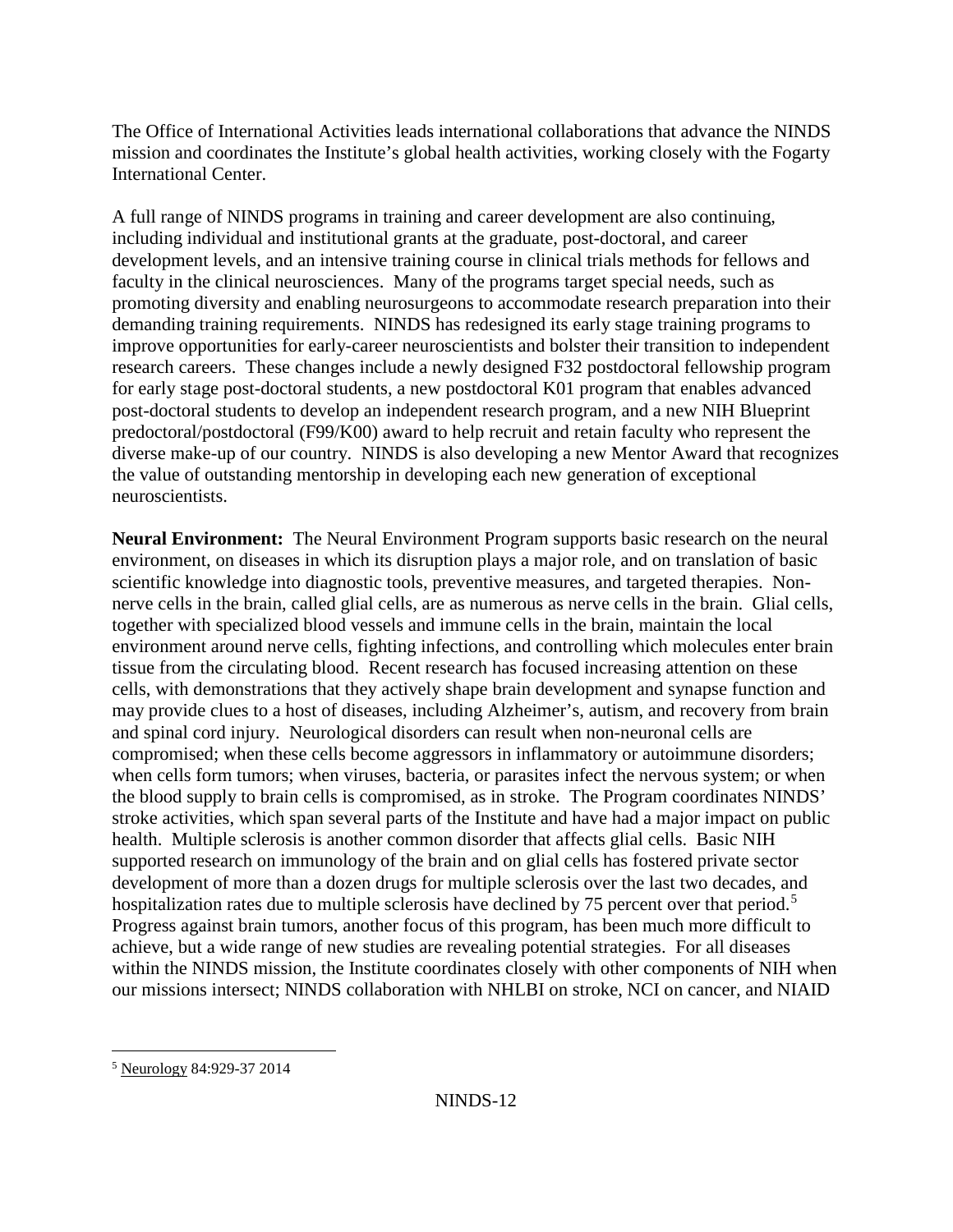on multiple sclerosis and infectious diseases of the nervous system are among the many examples.

 **Neurodegeneration:** The Neurodegeneration Program focuses on adult onset neurodegenerative (NAPA) recognized the public health importance of not just Alzheimer's disease, but also other research on Alzheimer's disease, and NINDS plays a leading role in research against revealed connections among all of these neurodegenerative disorders. VCID is so closely stroke may also be having an impact on the prevalence of Alzheimer's disease<sup>[6](#page-12-0)</sup>. With regard to diseases, in which brain cells progressively die. The National Alzheimer's Disease Project Act related dementias that arise from neurodegeneration. Vascular cognitive impairment/dementia (VCID) is the second most common dementia. Frontotemporal dementia (FTD) is the most common dementia in people under 60 years old, and Lewy body dementia is also an important type. NINDS works closely with NIA on neurodegenerative diseases of aging. NIA leads Alzheimer's disease related dementias and on Parkinson's disease, Huntington's disease, and amyotrophic lateral sclerosis (ALS, or Lou Gehrig's disease). Research has increasingly intertwined with Alzheimer's that most people have a combination of the two. Research has found strong connections between stroke risk factors and dementias, including Alzheimer's, at every level of investigation from molecular mechanisms to pathology, and progress against underlying disease mechanisms, a major unifying theme is the recognition that in many neurodegenerative disorders certain proteins form abnormal aggregates. Research on genetic contributions to neurodegenerative diseases has also driven progress and revealed unsuspected connections, as that between ALS and FTD, as well as between inherited and non-inherited disease, as in Parkinson's. Several drugs targeting steps in the underlying diseases revealed through genetic and molecular studies are now at various stages of testing.

 **Neurogenetics:** Gene defects cause hundreds of rare diseases that affect the nervous system, genetic animal and cell models of human disease, and development of treatments for Neurogenetics Program. Over the last two decades, research has identified hundreds of genes related to neurological disorders, which has led to tests that enable physicians to diagnose a including ataxias, Down syndrome, dystonias, fragile X syndrome, lysosomal storage diseases, muscular dystrophies, peripheral neuropathies, Rett syndrome, spinal muscular atrophy, Tourette syndrome, and tuberous sclerosis, among many others. Genes also influence susceptibility to common neurological disorders. The Neurogenetics Program supports research on genes that cause or influence neurological disorders, molecular mechanisms by which these genes act, neurogenetic disorders, from the laboratory to the clinic. Basic research to understand how genes and the environment orchestrate brain development is also a key aspect of the disease months or even years more quickly than before, reducing the "diagnostic odyssey" that families who have a child with a rare disease often confront. Gene findings have also led to animal models that provide insights about the underlying mechanisms of human diseases and allow testing of strategies for therapy development that target these disease mechanisms. In late 2016, progress in understanding spinal muscular atrophy led to the the approval of the first FDA

<span id="page-12-0"></span><sup>-</sup>6 New England Journal of Medicine 374:523-32 2016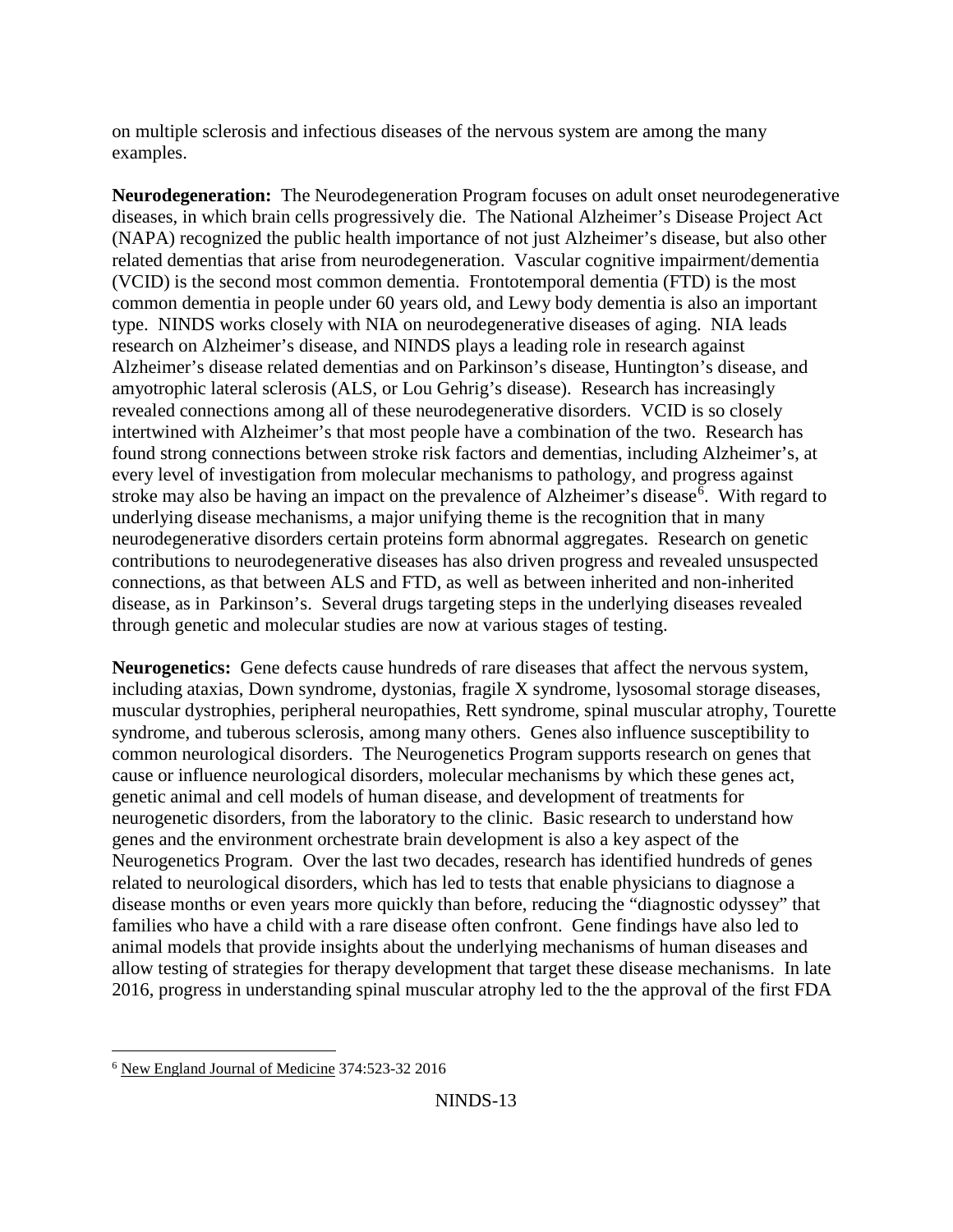approved therapy targeting the mechanism of this disorder, and therapies for several other rare genetic diseases area at various stages of development in the public and private sector.

 **Repair and Plasticity:** The Repair and Plasticity Program leads NINDS research on traumatic studies of stem cells in the brain. Research in FY 2016, for example, showed that the continued injury. The Repair and Plasticity Program also leads the longstanding NINDS Neural Interfaces Program, which pioneered technology for devices that connect to the nervous system to brain injury (TBI), spinal cord injury, and peripheral nerve injury. Research covers the full spectrum, including mechanisms of immediate damage, delayed effects in the hours after initial injury, laboratory development of interventions that minimize damage or stimulate nervous system repair in animal models, and clinical testing in people. The Program also supports fundamental studies of neural plasticity, that is, the ability of the brain and nervous system to change, which has broad implications for recovery following injury or disease. This includes generation of new nerve cells in adult brains contributes to learning and memory and that intense rehabilitation training can drive significant changes in the structure of brain cells adjacent to an compensate for lost functions, including therapeutic brain stimulation technologies and brain computer interfaces that enable paralyzed people to control devices with their thoughts.

 **Systems and Cognitive Neuroscience:** Systems of interconnected nerve circuits in the brain, Non-invasive brain imaging is an important research tool for this program, including monitoring how parts of the brain interact with one another. Scientists are now building on the foundation of of more effective non-opioid pain agents is a high priority for NINDS because of the public spinal cord, and body control learning, memory, attention, language, thinking, emotion, sensation, movement, and response to pain, as well as sleep, feeding, and drinking. The Systems and Cognitive Neuroscience Program supports research on how the brain carries out these complex functions, on their disruption in neurological disorders, and on promoting recovery. of brain activity associated with specific types of thinking and behavior*.* NINDS is a partner in the Human Connectome Project, which has provided unparalleled data for neuroscientists on normal brain connectomes to examine how connectivity is altered during disease. Chronic pain disorders, including migraine and other headaches, are among the most prevalent of all medical conditions and are a high priority for this Program. NINDS leads NIH pain research, which is coordinated through the Office of Pain Policy and the NIH Pain Consortium. The NINDS Office of Pain Policy manages the Interagency Pain Research Portfolio, a database that provides the public and the research community with information on the breadth and details of pain research and training activities supported by six Federal agencies. Research to expedite the development health impact of opioid addiction.

 **Translational Research:** The Division of Translational Research (DTR) leads NINDS across the Institute and with the Division of Clinical Research to advance these interventions to preclinical therapy development activities for all diseases within the Institute's mission. DTR supports the development of drugs, devices, and biologics, including cell and gene therapies, either toward further clinical development by NIH or by "de-risking" the path to treatment to the point where the private sector is willing to invest in further development. DTR preclinical therapy development experts work closely with disease-specific experts in extramural programs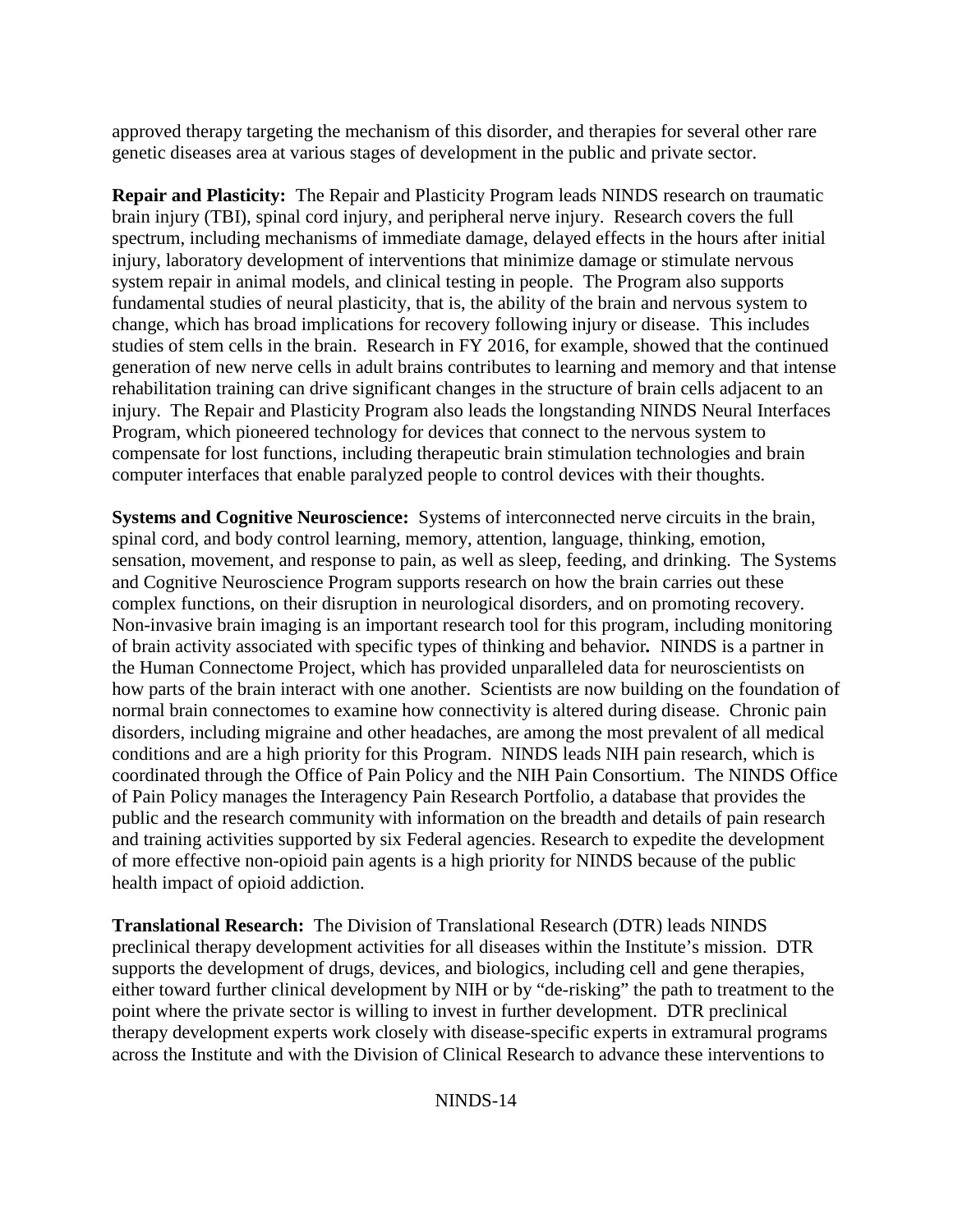model systems for therapy development. Successful projects from IGNITE (or other promising translational research, and early stage clinical trials. first-in-human studies. The Innovation Grants to Nurture Initial Translational Efforts (IGNITE) Program provides a suite of funding opportunities for early stages of therapy development, for example, validation of assays to evaluate candidate drugs, demonstrations that proposed therapies have sufficient biological activity to warrant further development, and development of research) progress into the Cooperative Research to Enable and Advance Translational Enterprises (CREATE) programs for biologics (such as large biological molecules, gene therapies, and cell therapies) and for devices that advance therapies into early phase clinical trials. The Blueprint Neurotherapeutics Network supports the development of small molecule drugs. These advanced development programs gate funding based on rigorous milestones of progress and provide expert consultation and contract services that are often not readily available to academic investigators. DTR also coordinates all NINDS small business programs, which support innovative ideas at different stages of development, including applied bench research,

 **Intramural Research Program (IRP):** IRP conducts research on the NIH campus in Bethesda, neuroimmunology, membrane biochemistry and biophysics, and neurophysiology at the systems which integrates neuroscience across NIH ICs and disciplinary boundaries, provide unique resources to the Intramural Research Program. Ongoing basic research ranges from studies of phase clinical studies continue to be a strong aspect of the IRP, with studies now underway at the Maryland. The Program spans basic and translational neuroscience, neurology, and neurosurgery, and maintains its historical strengths in neuromuscular diseases, neurogenetics, and synaptic level. The Mark O. Hatfield Clinical Center on the NIH campus in Bethesda, which is a hospital totally dedicated to clinical research, and the Porter Neuroscience Research Center, individual molecules that control nerve cell behavior to advancing human brain imaging. Early Clinical center on Parkinson's, epilepsy, multiple sclerosis, dystonia, neuropathies, and several other diseases, using drugs, invasive and noninvasive brain stimulation techniques, and gene therapy.

 **Research Management and Support (RMS):** RMS activities provide administrative, strategic planning, coordination, and evaluation of the Institute's programs, regulatory compliance, international coordination, and liaison with other Federal agencies, Congress, and budgetary, logistical, and scientific support in the review, award, and monitoring of research grants, training awards, and research and development contracts. RMS functions also encompass the public.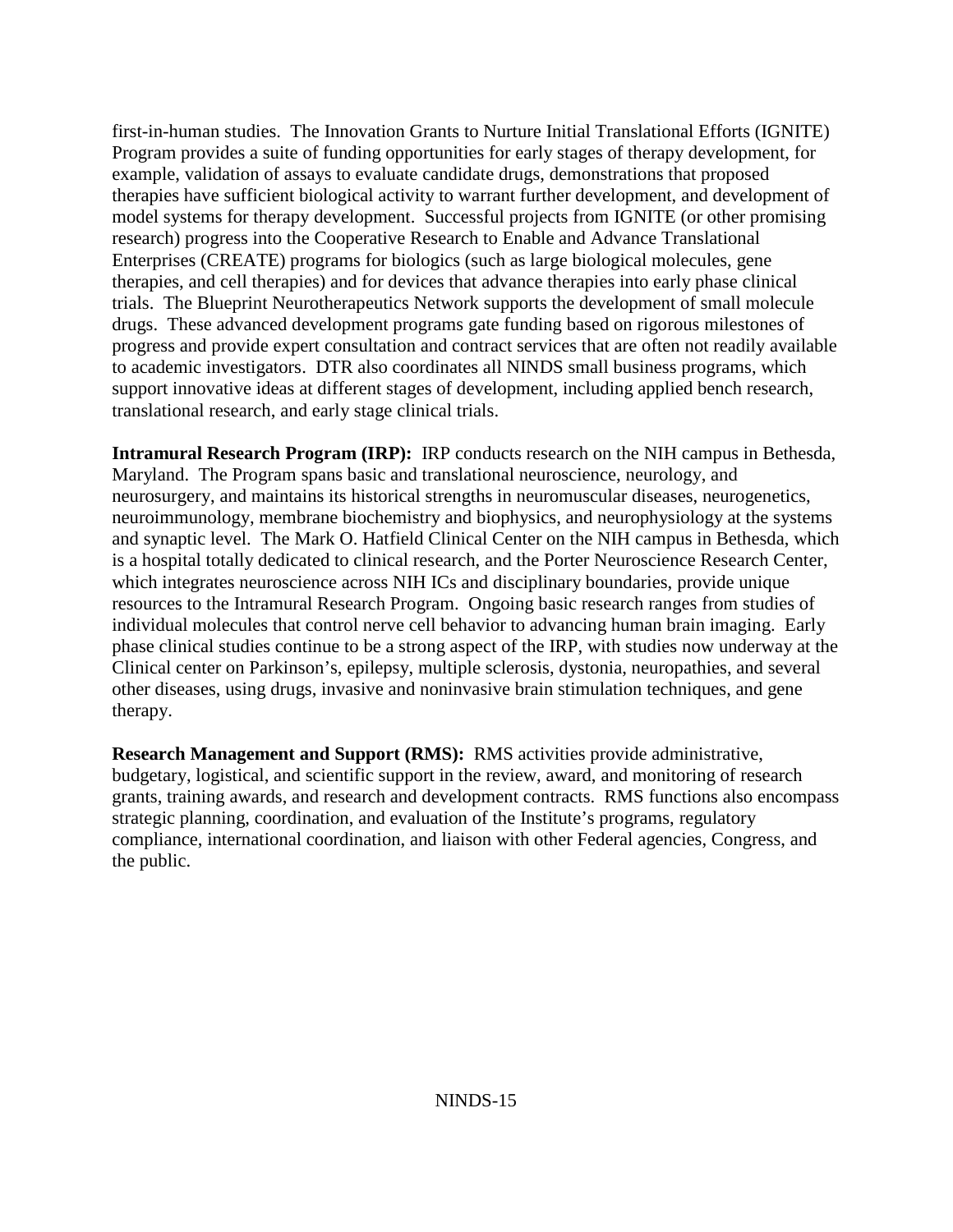#### **NATIONAL INSTITUTES OF HEALTH National Institute of Neurological Disorders and Stroke**

| <b>FY 2016 Final</b><br>FY 2017 Annualized CR<br>Civilian<br>Military<br>Civilian<br><b>Military</b><br>Civilian<br><b>Military</b><br><b>Total</b><br><b>Total</b><br><b>OFFICE/DIVISION</b><br>Office of the Director<br>Direct:<br>8<br>6<br>6<br>Reimbursable:<br>Total:<br>8<br>6<br>Office of Management<br>Direct:<br>33<br>33<br>34<br>34<br>34<br>Reimbursable:<br>33<br>Total:<br>33<br>34<br>34<br>34<br>Office of Communications and Public Liaison<br>Direct:<br>10<br>10<br>10<br>10<br>10<br>Reimbursable:<br>10<br>10<br>10<br>Total:<br>10<br>10<br>Office of Science Policy and Planning<br>Direct:<br>5<br>5<br>ā<br>Reimbursable:<br>Total:<br>Office of Scientific Liaison<br>Direct:<br>3<br>3<br>Reimbursable:<br>Total:<br>3<br>3<br>Division of Clinical Research<br>Direct:<br>13<br>13<br>15<br>15<br>15<br>Reimbursable:<br>13<br>15<br>Total:<br>13<br>15<br>15<br>Division of Translational Research<br>Direct:<br>18<br>18<br>18<br>18<br>18<br>Reimbursable:<br>18<br>Total:<br>18<br>18<br>18<br>18<br>Division of Intramural Research<br>Direct:<br>323<br>311<br>320<br>315<br>8<br>312<br>Reimbursable:<br>10<br>10<br>13<br>6<br>6<br>Total:<br>326<br>325<br>8<br>333<br>317<br>325<br>Division of Extramural Activities<br>Direct:<br>56<br>56<br>56<br>56<br>56<br>Reimbursable:<br>56<br>Total:<br>56<br>56<br>56<br>56<br>Division of Neuroscience<br>Direct:<br>50<br>50<br>50<br>50<br>50<br>Reimbursable:<br>50<br>Total:<br>50<br>50<br>50<br>50 | FY 2018 President's Budget     |  |  |  |
|------------------------------------------------------------------------------------------------------------------------------------------------------------------------------------------------------------------------------------------------------------------------------------------------------------------------------------------------------------------------------------------------------------------------------------------------------------------------------------------------------------------------------------------------------------------------------------------------------------------------------------------------------------------------------------------------------------------------------------------------------------------------------------------------------------------------------------------------------------------------------------------------------------------------------------------------------------------------------------------------------------------------------------------------------------------------------------------------------------------------------------------------------------------------------------------------------------------------------------------------------------------------------------------------------------------------------------------------------------------------------------------------------------------------------------------------------------------------------------------------|--------------------------------|--|--|--|
|                                                                                                                                                                                                                                                                                                                                                                                                                                                                                                                                                                                                                                                                                                                                                                                                                                                                                                                                                                                                                                                                                                                                                                                                                                                                                                                                                                                                                                                                                                | <b>Total</b>                   |  |  |  |
|                                                                                                                                                                                                                                                                                                                                                                                                                                                                                                                                                                                                                                                                                                                                                                                                                                                                                                                                                                                                                                                                                                                                                                                                                                                                                                                                                                                                                                                                                                |                                |  |  |  |
|                                                                                                                                                                                                                                                                                                                                                                                                                                                                                                                                                                                                                                                                                                                                                                                                                                                                                                                                                                                                                                                                                                                                                                                                                                                                                                                                                                                                                                                                                                |                                |  |  |  |
|                                                                                                                                                                                                                                                                                                                                                                                                                                                                                                                                                                                                                                                                                                                                                                                                                                                                                                                                                                                                                                                                                                                                                                                                                                                                                                                                                                                                                                                                                                |                                |  |  |  |
|                                                                                                                                                                                                                                                                                                                                                                                                                                                                                                                                                                                                                                                                                                                                                                                                                                                                                                                                                                                                                                                                                                                                                                                                                                                                                                                                                                                                                                                                                                |                                |  |  |  |
|                                                                                                                                                                                                                                                                                                                                                                                                                                                                                                                                                                                                                                                                                                                                                                                                                                                                                                                                                                                                                                                                                                                                                                                                                                                                                                                                                                                                                                                                                                |                                |  |  |  |
|                                                                                                                                                                                                                                                                                                                                                                                                                                                                                                                                                                                                                                                                                                                                                                                                                                                                                                                                                                                                                                                                                                                                                                                                                                                                                                                                                                                                                                                                                                |                                |  |  |  |
|                                                                                                                                                                                                                                                                                                                                                                                                                                                                                                                                                                                                                                                                                                                                                                                                                                                                                                                                                                                                                                                                                                                                                                                                                                                                                                                                                                                                                                                                                                | 34                             |  |  |  |
|                                                                                                                                                                                                                                                                                                                                                                                                                                                                                                                                                                                                                                                                                                                                                                                                                                                                                                                                                                                                                                                                                                                                                                                                                                                                                                                                                                                                                                                                                                |                                |  |  |  |
|                                                                                                                                                                                                                                                                                                                                                                                                                                                                                                                                                                                                                                                                                                                                                                                                                                                                                                                                                                                                                                                                                                                                                                                                                                                                                                                                                                                                                                                                                                | 34                             |  |  |  |
|                                                                                                                                                                                                                                                                                                                                                                                                                                                                                                                                                                                                                                                                                                                                                                                                                                                                                                                                                                                                                                                                                                                                                                                                                                                                                                                                                                                                                                                                                                |                                |  |  |  |
|                                                                                                                                                                                                                                                                                                                                                                                                                                                                                                                                                                                                                                                                                                                                                                                                                                                                                                                                                                                                                                                                                                                                                                                                                                                                                                                                                                                                                                                                                                | 10                             |  |  |  |
|                                                                                                                                                                                                                                                                                                                                                                                                                                                                                                                                                                                                                                                                                                                                                                                                                                                                                                                                                                                                                                                                                                                                                                                                                                                                                                                                                                                                                                                                                                |                                |  |  |  |
|                                                                                                                                                                                                                                                                                                                                                                                                                                                                                                                                                                                                                                                                                                                                                                                                                                                                                                                                                                                                                                                                                                                                                                                                                                                                                                                                                                                                                                                                                                | 10                             |  |  |  |
|                                                                                                                                                                                                                                                                                                                                                                                                                                                                                                                                                                                                                                                                                                                                                                                                                                                                                                                                                                                                                                                                                                                                                                                                                                                                                                                                                                                                                                                                                                |                                |  |  |  |
|                                                                                                                                                                                                                                                                                                                                                                                                                                                                                                                                                                                                                                                                                                                                                                                                                                                                                                                                                                                                                                                                                                                                                                                                                                                                                                                                                                                                                                                                                                |                                |  |  |  |
|                                                                                                                                                                                                                                                                                                                                                                                                                                                                                                                                                                                                                                                                                                                                                                                                                                                                                                                                                                                                                                                                                                                                                                                                                                                                                                                                                                                                                                                                                                | 5                              |  |  |  |
|                                                                                                                                                                                                                                                                                                                                                                                                                                                                                                                                                                                                                                                                                                                                                                                                                                                                                                                                                                                                                                                                                                                                                                                                                                                                                                                                                                                                                                                                                                |                                |  |  |  |
|                                                                                                                                                                                                                                                                                                                                                                                                                                                                                                                                                                                                                                                                                                                                                                                                                                                                                                                                                                                                                                                                                                                                                                                                                                                                                                                                                                                                                                                                                                |                                |  |  |  |
|                                                                                                                                                                                                                                                                                                                                                                                                                                                                                                                                                                                                                                                                                                                                                                                                                                                                                                                                                                                                                                                                                                                                                                                                                                                                                                                                                                                                                                                                                                |                                |  |  |  |
|                                                                                                                                                                                                                                                                                                                                                                                                                                                                                                                                                                                                                                                                                                                                                                                                                                                                                                                                                                                                                                                                                                                                                                                                                                                                                                                                                                                                                                                                                                |                                |  |  |  |
|                                                                                                                                                                                                                                                                                                                                                                                                                                                                                                                                                                                                                                                                                                                                                                                                                                                                                                                                                                                                                                                                                                                                                                                                                                                                                                                                                                                                                                                                                                |                                |  |  |  |
|                                                                                                                                                                                                                                                                                                                                                                                                                                                                                                                                                                                                                                                                                                                                                                                                                                                                                                                                                                                                                                                                                                                                                                                                                                                                                                                                                                                                                                                                                                |                                |  |  |  |
|                                                                                                                                                                                                                                                                                                                                                                                                                                                                                                                                                                                                                                                                                                                                                                                                                                                                                                                                                                                                                                                                                                                                                                                                                                                                                                                                                                                                                                                                                                |                                |  |  |  |
|                                                                                                                                                                                                                                                                                                                                                                                                                                                                                                                                                                                                                                                                                                                                                                                                                                                                                                                                                                                                                                                                                                                                                                                                                                                                                                                                                                                                                                                                                                |                                |  |  |  |
|                                                                                                                                                                                                                                                                                                                                                                                                                                                                                                                                                                                                                                                                                                                                                                                                                                                                                                                                                                                                                                                                                                                                                                                                                                                                                                                                                                                                                                                                                                | 15                             |  |  |  |
|                                                                                                                                                                                                                                                                                                                                                                                                                                                                                                                                                                                                                                                                                                                                                                                                                                                                                                                                                                                                                                                                                                                                                                                                                                                                                                                                                                                                                                                                                                | 15                             |  |  |  |
|                                                                                                                                                                                                                                                                                                                                                                                                                                                                                                                                                                                                                                                                                                                                                                                                                                                                                                                                                                                                                                                                                                                                                                                                                                                                                                                                                                                                                                                                                                |                                |  |  |  |
|                                                                                                                                                                                                                                                                                                                                                                                                                                                                                                                                                                                                                                                                                                                                                                                                                                                                                                                                                                                                                                                                                                                                                                                                                                                                                                                                                                                                                                                                                                |                                |  |  |  |
|                                                                                                                                                                                                                                                                                                                                                                                                                                                                                                                                                                                                                                                                                                                                                                                                                                                                                                                                                                                                                                                                                                                                                                                                                                                                                                                                                                                                                                                                                                | 18                             |  |  |  |
|                                                                                                                                                                                                                                                                                                                                                                                                                                                                                                                                                                                                                                                                                                                                                                                                                                                                                                                                                                                                                                                                                                                                                                                                                                                                                                                                                                                                                                                                                                |                                |  |  |  |
|                                                                                                                                                                                                                                                                                                                                                                                                                                                                                                                                                                                                                                                                                                                                                                                                                                                                                                                                                                                                                                                                                                                                                                                                                                                                                                                                                                                                                                                                                                | 18                             |  |  |  |
|                                                                                                                                                                                                                                                                                                                                                                                                                                                                                                                                                                                                                                                                                                                                                                                                                                                                                                                                                                                                                                                                                                                                                                                                                                                                                                                                                                                                                                                                                                |                                |  |  |  |
|                                                                                                                                                                                                                                                                                                                                                                                                                                                                                                                                                                                                                                                                                                                                                                                                                                                                                                                                                                                                                                                                                                                                                                                                                                                                                                                                                                                                                                                                                                | 320                            |  |  |  |
|                                                                                                                                                                                                                                                                                                                                                                                                                                                                                                                                                                                                                                                                                                                                                                                                                                                                                                                                                                                                                                                                                                                                                                                                                                                                                                                                                                                                                                                                                                | 13                             |  |  |  |
|                                                                                                                                                                                                                                                                                                                                                                                                                                                                                                                                                                                                                                                                                                                                                                                                                                                                                                                                                                                                                                                                                                                                                                                                                                                                                                                                                                                                                                                                                                | 333                            |  |  |  |
|                                                                                                                                                                                                                                                                                                                                                                                                                                                                                                                                                                                                                                                                                                                                                                                                                                                                                                                                                                                                                                                                                                                                                                                                                                                                                                                                                                                                                                                                                                |                                |  |  |  |
|                                                                                                                                                                                                                                                                                                                                                                                                                                                                                                                                                                                                                                                                                                                                                                                                                                                                                                                                                                                                                                                                                                                                                                                                                                                                                                                                                                                                                                                                                                | 56                             |  |  |  |
|                                                                                                                                                                                                                                                                                                                                                                                                                                                                                                                                                                                                                                                                                                                                                                                                                                                                                                                                                                                                                                                                                                                                                                                                                                                                                                                                                                                                                                                                                                |                                |  |  |  |
|                                                                                                                                                                                                                                                                                                                                                                                                                                                                                                                                                                                                                                                                                                                                                                                                                                                                                                                                                                                                                                                                                                                                                                                                                                                                                                                                                                                                                                                                                                | 56                             |  |  |  |
|                                                                                                                                                                                                                                                                                                                                                                                                                                                                                                                                                                                                                                                                                                                                                                                                                                                                                                                                                                                                                                                                                                                                                                                                                                                                                                                                                                                                                                                                                                |                                |  |  |  |
|                                                                                                                                                                                                                                                                                                                                                                                                                                                                                                                                                                                                                                                                                                                                                                                                                                                                                                                                                                                                                                                                                                                                                                                                                                                                                                                                                                                                                                                                                                |                                |  |  |  |
|                                                                                                                                                                                                                                                                                                                                                                                                                                                                                                                                                                                                                                                                                                                                                                                                                                                                                                                                                                                                                                                                                                                                                                                                                                                                                                                                                                                                                                                                                                | 50                             |  |  |  |
|                                                                                                                                                                                                                                                                                                                                                                                                                                                                                                                                                                                                                                                                                                                                                                                                                                                                                                                                                                                                                                                                                                                                                                                                                                                                                                                                                                                                                                                                                                | $50\,$                         |  |  |  |
|                                                                                                                                                                                                                                                                                                                                                                                                                                                                                                                                                                                                                                                                                                                                                                                                                                                                                                                                                                                                                                                                                                                                                                                                                                                                                                                                                                                                                                                                                                |                                |  |  |  |
|                                                                                                                                                                                                                                                                                                                                                                                                                                                                                                                                                                                                                                                                                                                                                                                                                                                                                                                                                                                                                                                                                                                                                                                                                                                                                                                                                                                                                                                                                                |                                |  |  |  |
| 511<br>520<br>524<br>532<br>524<br>$\,$ 8 $\,$<br>Total                                                                                                                                                                                                                                                                                                                                                                                                                                                                                                                                                                                                                                                                                                                                                                                                                                                                                                                                                                                                                                                                                                                                                                                                                                                                                                                                                                                                                                        | 532<br>8                       |  |  |  |
| Includes FTEs whose payroll obligations are supported by the NIH Common Fund.<br>FTEs supported by funds from Cooperative Research and                                                                                                                                                                                                                                                                                                                                                                                                                                                                                                                                                                                                                                                                                                                                                                                                                                                                                                                                                                                                                                                                                                                                                                                                                                                                                                                                                         |                                |  |  |  |
| $\boldsymbol{0}$<br>$\mathbf{0}$<br>$\boldsymbol{0}$<br>$\boldsymbol{0}$<br>$\theta$<br>$\boldsymbol{0}$<br>$\boldsymbol{0}$<br>Development Agreements.                                                                                                                                                                                                                                                                                                                                                                                                                                                                                                                                                                                                                                                                                                                                                                                                                                                                                                                                                                                                                                                                                                                                                                                                                                                                                                                                        | $\overline{0}$<br>$\mathbf{0}$ |  |  |  |
| <b>FISCAL YEAR</b><br><b>Average GS Grade</b>                                                                                                                                                                                                                                                                                                                                                                                                                                                                                                                                                                                                                                                                                                                                                                                                                                                                                                                                                                                                                                                                                                                                                                                                                                                                                                                                                                                                                                                  |                                |  |  |  |
|                                                                                                                                                                                                                                                                                                                                                                                                                                                                                                                                                                                                                                                                                                                                                                                                                                                                                                                                                                                                                                                                                                                                                                                                                                                                                                                                                                                                                                                                                                |                                |  |  |  |
| 2014                                                                                                                                                                                                                                                                                                                                                                                                                                                                                                                                                                                                                                                                                                                                                                                                                                                                                                                                                                                                                                                                                                                                                                                                                                                                                                                                                                                                                                                                                           | 12.0                           |  |  |  |
| 2015                                                                                                                                                                                                                                                                                                                                                                                                                                                                                                                                                                                                                                                                                                                                                                                                                                                                                                                                                                                                                                                                                                                                                                                                                                                                                                                                                                                                                                                                                           | 12.0                           |  |  |  |
| 2016<br>12.3<br>2017                                                                                                                                                                                                                                                                                                                                                                                                                                                                                                                                                                                                                                                                                                                                                                                                                                                                                                                                                                                                                                                                                                                                                                                                                                                                                                                                                                                                                                                                           | 12.3                           |  |  |  |
| 2018                                                                                                                                                                                                                                                                                                                                                                                                                                                                                                                                                                                                                                                                                                                                                                                                                                                                                                                                                                                                                                                                                                                                                                                                                                                                                                                                                                                                                                                                                           | 12.3                           |  |  |  |